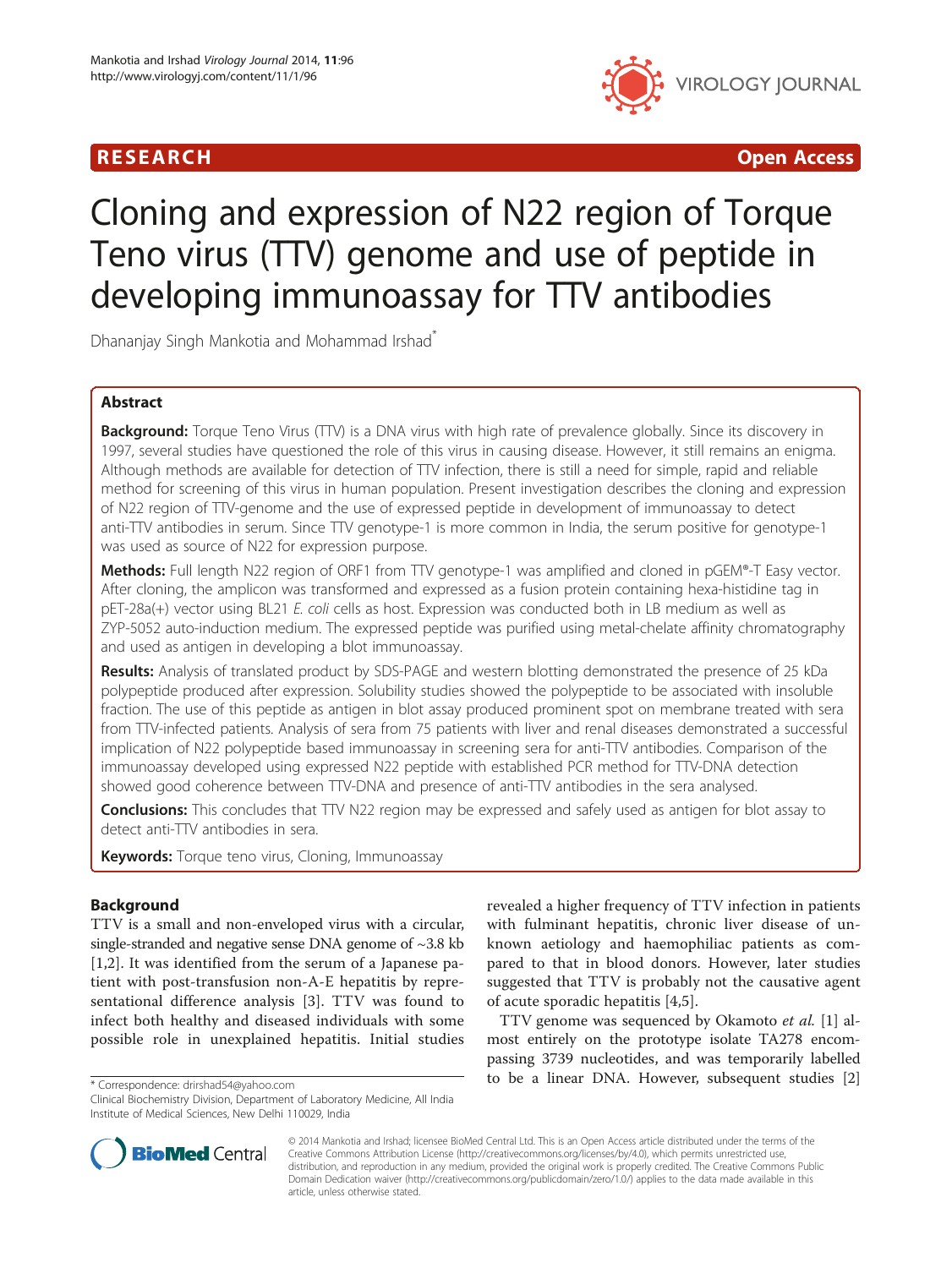with the GH1 isolate and TA278 isolate [[6\]](#page-7-0) identified a GC-rich missing link of about 100 nucleotides in TTV genome. Thus, TTV is an unenveloped virus with a particle size of 30–50 nm, whose genome consists of a circular and single stranded DNA molecule of negative polarity of about 3.8 kb length [\[2](#page-7-0)]. The sequence of TTV genome is extremely heterogeneous. TTV isolates have been classified into five major phylogenetic groups with  $~60\%$  nucleotide sequence variability among them [[7\]](#page-7-0). The sequence heterogeneity of the TTV genome, however, is more complex. One report described 16 TTV genotypes [\[8](#page-7-0)] whereas another study identified 5 additional TTV genetic groups [[9](#page-7-0)]. Genogroup 3 contains the highest number of TTV isolates described till now with genogroup 2 and 4 to be less prevalent [[10,11](#page-7-0)]. Full length sequences from several isolates of genotype 1–23 have been deposited in GenBank. Most genotypes hitherto sequenced contain 2–3 open reading frames (ORFs). ORF1 encodes putative capsid protein whereas ORF2 encodes non-structural proteins [[12,13\]](#page-7-0).

TTV infection is diagnosed on the basis of TTV-DNA detection by PCR. However, due to high sequence variation, it is difficult to find a universal primer set for all existing TTV-genotypes [[9](#page-7-0)]. Detection of TTV by PCR method is also hindered due to presence of low viral load in sera, which requires the use of sensitive and reliable PCR protocols, that could differ among laboratories [[5,12\]](#page-7-0). Immuno-precipitation experiments in the past have suggested the existence of TTV-specific antibodies. Prevalence of IgM class antibodies in sero-infected persons was revealed by use of an IgM-capture method combined with PCR [[14](#page-7-0)]. Until now, only few reports have described the detection of anti-TTV antibodies and these studies have used either fragments of the ORF1 encoded protein or crude TTV particles as antigens [[5,12,15\]](#page-7-0). However, these techniques are not useful for large-scale and/or routine screening and PCR detection, with all its limitations, is still used [[5,12\]](#page-7-0). In spite of several means available to diagnose TTV infection, there is still a need of a simple and economic assay for its use in routine diagnostic laboratories for early diagnosis of this infection.

Present study describes the cloning, expression of TTV sub-genome (N22 region) and development of a simple immunoassay to detect presence of anti-TTV antibodies in human sera. The N22 region from ORF1 of TTV genome was cloned and recombinant protein was expressed in *E. coli.* The expressed translational product was used as antigen to develop blot assay for detection of antibodies directed against TTV. This immunoassay was used to find the prevalence of anti-TTV antibodies in a panel of sera from patients with wide variety of liver and renal diseases as well as healthy individuals.

# **Results**

In the first phase, sera from patients with liver and renal diseases were analysed for detection of TTV-DNA using polymerase chain reaction (PCR). The sera found positive for TTV-DNA were subjected to TTV-genotyping by Restriction Fragment Length Polymorphism (RFLP) technique. Sera samples positive for TTV genotype-1 were used as the source of genotype-1 and chosen for amplification of N22 region and its subsequent expression studies. The preference of genotype-1 is based on its high prevalence in Indian populations [\[16\]](#page-7-0). N22 region of ORF1 from TTV genotype-1 was amplified using specific primers corresponding to nucleotide sequence 1847–2346 selected from known TTV genotype-1 isolate JA-20. The results of amplification by PCR demonstrated a 500 bp band on agarose gel (Figure 1).

The above amplicon of N22 region was cloned in pGEM<sup>®</sup>-T Easy vector and transformed in E. coli DH5α cells. Positive colonies were selected for confirmation of insertion by colony PCR. The insertion was also validated by sequence analysis where cloned product was sequenced bi-directionally and matched with known isolates of TTV genotype-1 N22 region using BLAST program of NCBI. The sequence matching of cloned N22 region revealed 97% identity with JA20 isolate of TTV. In addition to sequence analysis, the sequence of product was also analysed by constructing phylogenetic tree using NJ method. This also produced positive results.

After confirmation of cloning, the amplicon was generated from the clone and subsequently sub-cloned in pET-28a(+) vector allowing the expression of recombinant protein as fusion protein with a hexa-histidine tag.



region was amplified using genotype specific primers. 1.2% agarose gel picture shows ~500 bp band corresponding to N22 region of genotype-1. Lane 1: 50 bp DNA marker; Lane 2 and 3: No template control; Lane 4–7: Bands of ~500 bp corresponding to N22 region amplified from TTV-DNA positive sera.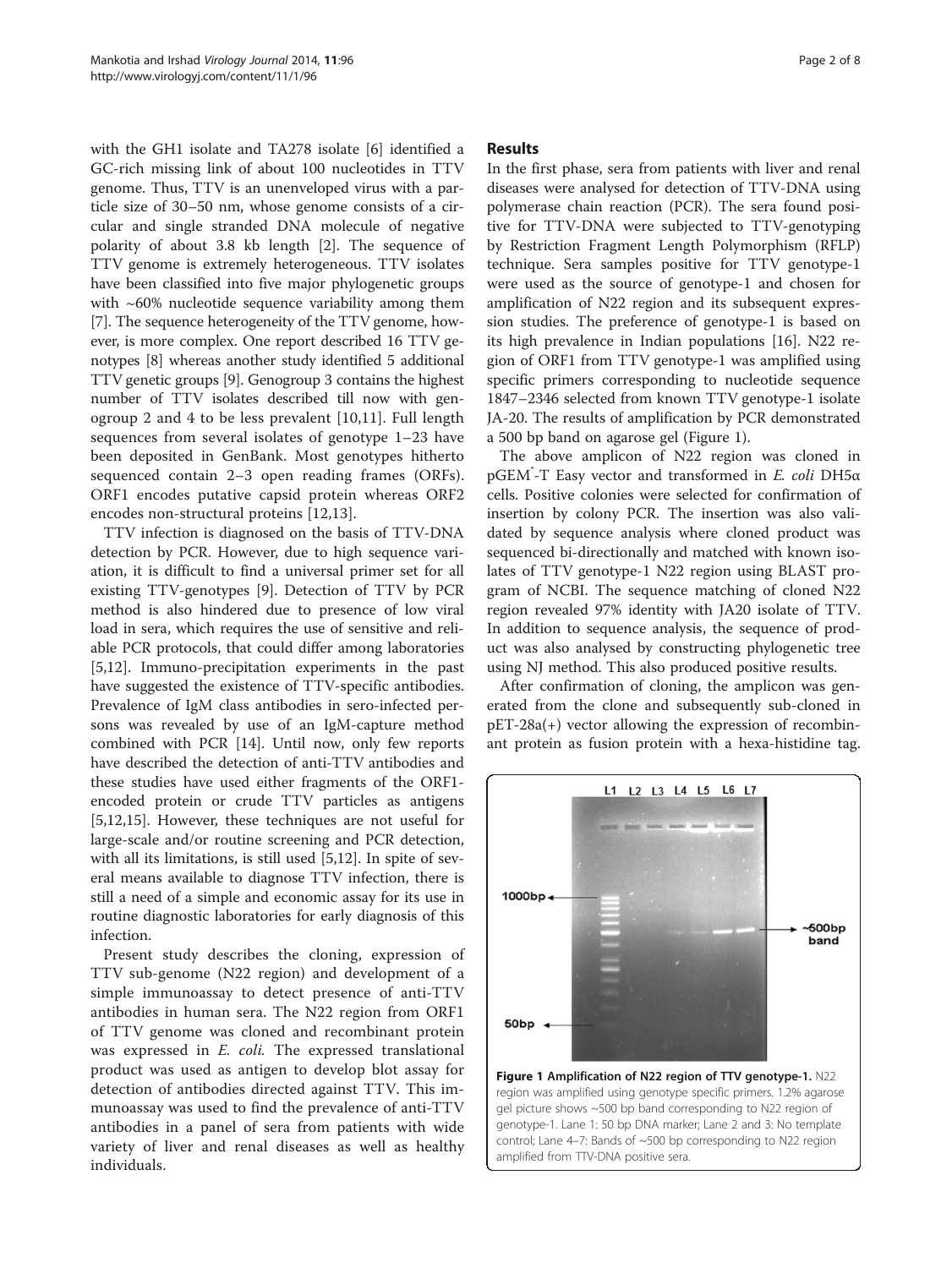N22 region was re-amplified using primers containing restriction sites for BamHI and SacI enzymes. The 500 bp amplicon obtained was digested with restriction enzymes BamHI and SacI simultaneous with vector  $pET-28a(+)$ and then ligated using T4 DNA Ligase. The ligated product was transformed and positive colonies were selected for confirmation of insertion by colony PCR. The colony PCR produced a  $\sim$ 500 bp band on agarose gel confirming the insertion of amplicon in pET-28a(+) expression vector (Additional file [1:](#page-6-0) Figure S1). The extraction of recombinant plasmid from cultured homogeneous colony, followed by its restriction digestion and then run on gel demonstrated presence of a 500 bp and 5.7 kb bands on gel corresponding to released insert and linearised vector backbone, respectively. A complete battery of experiments including colony PCR, restriction digestion and sequence analysis were used to confirm the insertion in expression vector. In fact, confirmation of insertion of required target region has significance to avoid all future chances of error during expression step.

Expression was conducted in LB medium under variable conditions of incubation time, temperature and IPTG concentration. The results of SDS-PAGE demonstrated the presence of 25 kDa recombinant protein. The important observations made in this step were : a very low yield of peptide and very little effect of increasing concentrations of inducer IPTG (0.5 mM to 2.0 mM). This exercise was repeated several times, but with very little effect on intensity of band. Moreover, basal expression in uninduced sample i.e. without IPTG and decrease in expression with time, were some other problems in addition to inconsistency in results.

In order to overcome these limitations, we selected the auto-induction medium ZYP-5052 [[17](#page-7-0)], supposed to be

a better medium for growth. While using this medium, there was no use of IPTG and the cells were grown upto saturation point. After 45 hours of incubation, the products were analysed on SDS-PAGE. We found not only a clear band of 25 kDa, but a good yield of product and no further increase in yield with incubation time. The control sample did not show any band (Figure 2A). The results were also confirmed by western blotting (Figure 2B). The protein obtained using this protocol was used in all subsequent studies for solubility studies and western blot assays.

The solubility of protein was tested by running of cleared lysate and pellet fractions on SDS-PAGE. Presence of protein in pellet fraction indicated its presence in insoluble part of cellular extract (Figure [3](#page-3-0)A). Solubilising agent (8 M Urea) was used to solubilize the target protein. The expressed protein was purified on Ni-NTA agarose column under denaturing conditions. The purity of protein was tested in eluted fraction using Coomassie stained SDS-PAGE. The band on SDS-PAGE corresponding to 25 kDa protein confirms the purified protein in eluate (Figure [3](#page-3-0)B).

Subsequently, this purified protein was used to coat strips of nitrocellulose membrane to develop a dot blot assay and used for detection of anti-TTV antibodies in sera at varying dilutions. As shown in Figure [4](#page-3-0)A, no spot was observed in strip coated with PBS without antigen. Negative control sera also could not show any spot. Serum dilution of 1 : 1000 was found to be the last dilution for detection of anti-TTV antibodies (Figure [4](#page-3-0)A). Figure [4B](#page-3-0) demonstrates a total absence of spot in negative sera, thus indicating a high specificity of the developed assay. Based on this assay, a panel of sera from 88 patients with different renal and liver diseases and 25



samples at different incubation time, as indicated on top of each lane. B). Western blot of expressed protein. Expressed protein was transferred to nitrocellulose membrane at 30 V overnight at 4°C. After blocking in 3% BSA, membrane was treated with mouse raised anti-His antibody (1 : 500) and HRP-conjugated anti-mouse IgG antibody and developed with DAB. Bold arrow denotes distinct band in induced sample corresponding to expressed protein of 25 kDa size. Control used is culture grown to saturation in PG medium. No expression is seen in control. Lane L: Protein marker; Lane C: Control; Lane 45 h: Sample processed 45 hr post incubation at 25°C.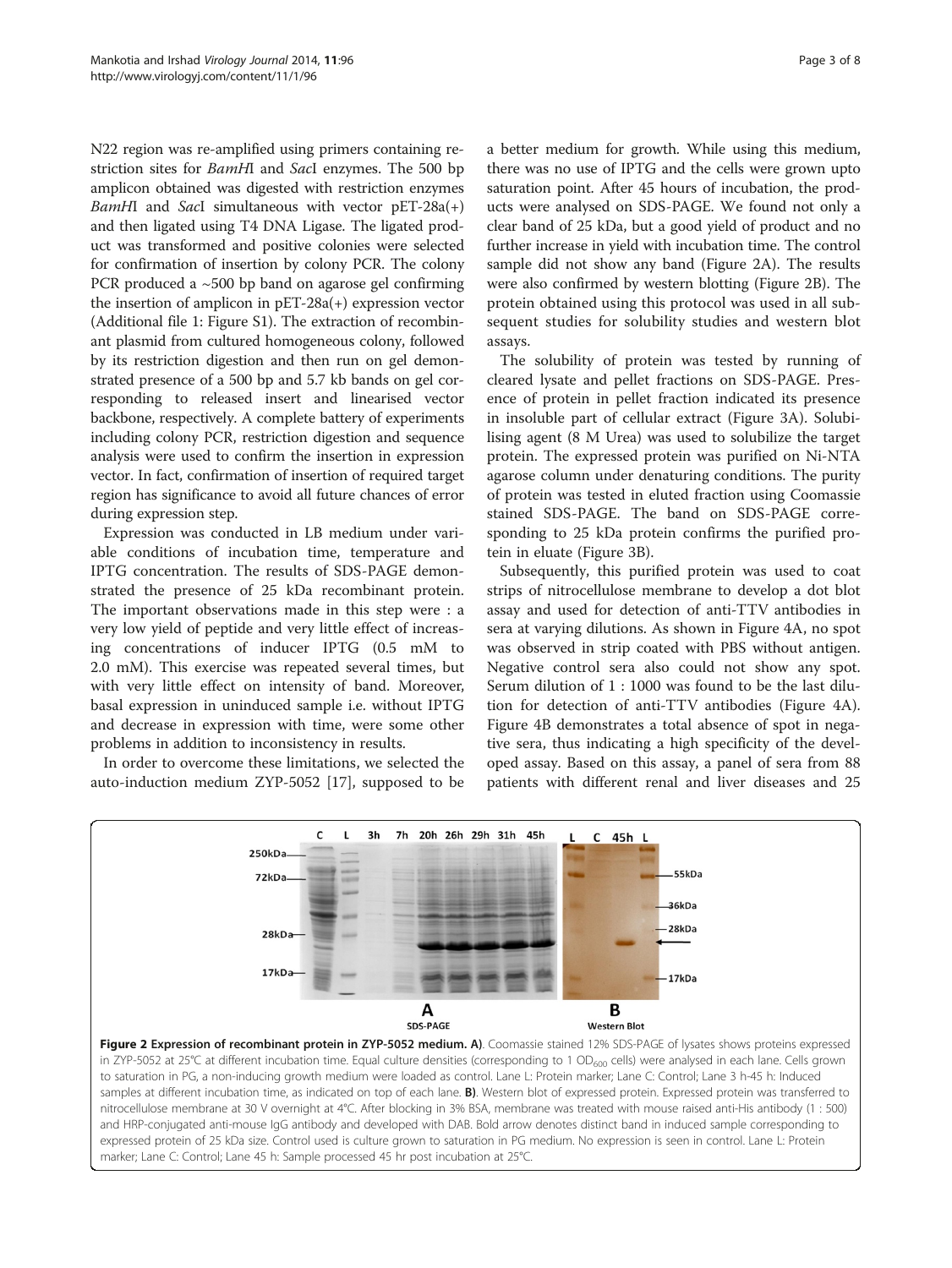healthy subjects were analysed for anti-TTV antibodies. The results in comparison to TTV-DNA are shown in Table [1.](#page-4-0) We observed a good coherence between TTV-DNA and anti-TTV antibodies in this panel of sera.

Lane W2: Wash II fraction; Lane E1: Elution I fraction; Lane E2: Elution II fraction.

Δ

L

<span id="page-3-0"></span>250kDa-

 $72kDa$ 

36kDa

28kDa

17kDa 10kDa

## **Discussion**

Torque Teno virus (TTV) infection is a benign infection with high prevalence in large number of healthy population reported worldwide [[2,13](#page-7-0)]. Based on reports from



several studies conducted world over, it appeared as TTV was simply a by-stander virus without causing a significant damage of tissue in human body [\[18,19\]](#page-7-0). Most of the patients carrying TTV infection alone do not present symptoms. After its characterization in 1997 [[3\]](#page-7-0), it was assumed that TTV may represent as one possible component of viruses causing non-A-G hepatitis. This assumption was also reinforced by the findings that TTV is predominantly present in liver tissue in higher levels as compared to its level in blood or other tissue [\[20](#page-7-0)]. However, later studies could not corroborate this virus to be responsible for causing liver diseases [[19](#page-7-0)]. Our previous reports demonstrated its high prevalence both in healthy populations as well as patients with liver and renal diseases [[16,21,22\]](#page-7-0). However, we could not observe TTV causing diseases symptoms or abnormal organ functions in these patients group. Few recent studies, of course, point towards its possible role in causing certain types of carcinoma [\[23-28](#page-7-0)]. TTV is a DNA virus and so, there is much of scope of its genome either to directly integrate with human genome or promote some mutation in cellular genome leading to oncogenesis. With all such possibilities, TTV is still a hot subject of study for various aspects including its possible involvement in oncogenesis. This definitely needs extensive studies on this micro-organism before it is cornered with ignorance assuming that it is a safer organism doing no harm to human body.

TTV infection is diagnosed by detection of TTV-DNA using polymerase chain reaction in sera of infected patients. However, due to high genetic variation in TTV sequences [[12](#page-7-0)], there is still a need to develop a simple EIA system for detection of anti-TTV antibodies for diagnosis of TTV infection in all laboratories. Present study was planned with the impression that N22 region is a conserved domain in the coding region of the virus and so, its expression product may be a suitable agent for use as antigen in immunoassay.



28 kDa

Figure 3 Solubility and purification of expressed protein. A). Coomassie stained 12% SDS-PAGE of soluble and pellet fractions. Bold arrow denotes 25 kDa expression product. Lane L: Protein marker; Lane S: Protein from soluble fraction; Lane P: Protein from pellet/insoluble fraction. **B**). Coomassie stained 12% SDS-PAGE of fractions obtained during Ni-NTA column purification. Bold arrow denotes 25 kDa expression product. Single bands were obtained in elution fractions. Lane L: Protein marker; Lane CL: Cleared lysate; Lane FT: Flow-through fraction; Lane W1: Wash I fraction;

B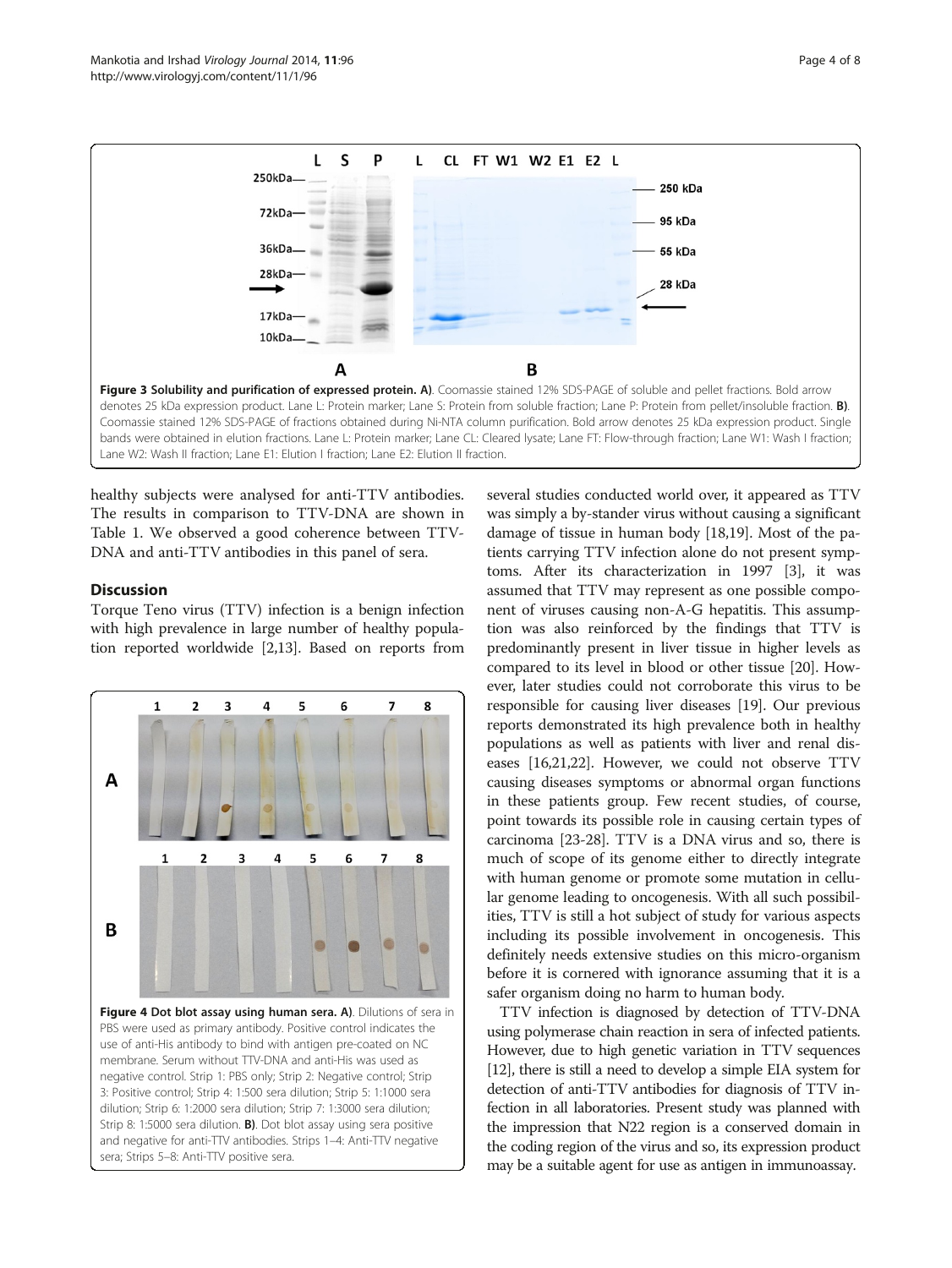| Disease group           | No.<br>Tested | TTV-DNA positivity# |         | N22 blot immunoassay |         | Anti-N22 positivity in DNA positive cases |         |
|-------------------------|---------------|---------------------|---------|----------------------|---------|-------------------------------------------|---------|
|                         |               | No.                 | Percent | No.                  | Percent | No.                                       | Percent |
| Chronic renal failure   | 40            | 32                  | 80.0%   | 33                   | 82.5%   | 32/32                                     | 100%    |
| Liver diseases*         | 48            | 27                  | 56.3%   | 30                   | 62.5%   | 27/27                                     | 100%    |
| <b>Healthy controls</b> | 25            | 16                  | 64%     |                      | 68%     | 16/16                                     | 100%    |

<span id="page-4-0"></span>Table 1 Comparison of TTV-DNA with blot assay

# TTV-DNA detection using N22 PCR.

\*Liver diseases includes patients infected with Acute Viral Hepatitis (AVH), Chronic Viral Hepatitis (CVH) and Fulminant Hepatic Failure (FHF).

N22 region of TTV genotype-1 was amplified using manually designed genotype specific primers and cloned in pGEM<sup>\*</sup>-T Easy vector. Results of cloning were confirmed by sequencing and colony PCR. The sequence obtained was used for BLAST analysis and phylogenetic analysis revealing 97% identity of cloned product with known TTV genotype-1 isolate from databases. This confirms that amplified sequence corresponds to N22 region of TTV genotype-1. Re-amplification was performed using primers containing restriction sites to assist cloning in pET-28a(+) expression vector. The translation product was expressed as a His-tagged fusion protein in recombinant E. coli cells. The size of expression product was determined using SDS-PAGE analysis and found to be 25 kDa. This was further verified by western blotting on nitrocellulose membrane. This is the first report demonstrating expression of full length N22 region for its use in developing immunoassay. All earlier studies demonstrated the expression of ORF2 and used the product in developing immunoassay [[12,29\]](#page-7-0). Possibly, attempts were made in ORF1 [\[5,15,30\]](#page-7-0) but could not be successful. We envisaged more prospects in use of N22 region for developing a better immunoassay system. The recombinant protein was purified using metalchelate affinity chromatography, as used in other studies [[12\]](#page-7-0). This purified expressed protein was used to develop a blot based immunoassay to analyse the presence of TTV antibodies in human sera. Analysis of 75 sera positive for TTV-DNA showed a clear spot on nitrocellulose membrane when analysed by this blot assay. On the contrary, sera negative for TTV-DNA did not show presence of anti-TTV antibodies. This shows high specificity of the present assay system. We achieved better rates of detection using N22 based immunoassay as compared to PCR method. This suggests that the immunoassay also picked response in sera with possible past infection, or with viral load too low to be detectable by PCR method, as suggested in other studies [\[5\]](#page-7-0). This again indicates that use of translational product from N22 region is a better method to detect TTV infection.

# Conclusions

This demonstrates that the blot assay developed using N22 region could be used for an effective screening of anti-TTV antibodies in sera from patients as well as

healthy individuals. The system developed has an advantage over PCR based methods as it does not involve use of expensive equipments and can be easily performed in small laboratories. Also, this method is useful as it determines past infection of TTV which is not possible using DNA amplification based methods. Hence, it may be concluded that the immunoassay developed serves its purpose as an easy and simple method to detect TTV infection in human sera.

# Materials and methods

#### Serum samples

Sera were collected with informed consent from 88 adult patients with liver and renal diseases attending the Outpatient Department at All India Institute of Medical Sciences, New Delhi. Liver disease group included patients with acute viral hepatitis (AVH), chronic viral hepatitis (CVH) and fulminant hepatic failure (FHF), while renal disease group included patients with chronic renal failure (CRF). These patients were diagnosed on the basis of accepted clinical, and biochemical criteria. Twenty five age and sex matched healthy subjects were used as controls. 6–10 mL of venous blood was drawn and aliqouted in plain tubes without any anticoagulant. Sera were separated from whole blood after centrifugation and stored at −70°C until further analysis. Repeated freezing and thawing of serum was avoided as far as possible.

### Detection of DNA and genotyping of TTV

Sera were analysed for the presence of TTV-DNA and subsequent genotyping of all TTV-positive sera were carried out using RFLP as detailed in our previous publication [\[16](#page-7-0)]. Total DNA was purified from 200 μl of sera using High Pure Viral Nucleic Acid kit (Roche Applied Science, Germany) following manufacturer's instruction. The extracted DNA was used as template for PCR amplification. All steps were performed under laminar air flow hoods using disposable racks and aerosol-resistant tips to avoid sample to sample cross-contamination.

## Amplification of full length N22 region

Full length N22 region of TTV genotype-1 was amplified from sera using Taq PCR Core kit (Qiagen, Germany). Primers used were: 5′- ATGTCCTACTTTGAAA -3′ (forward) and 5′- TTACCAGATCCACTTA -3′ (reverse), and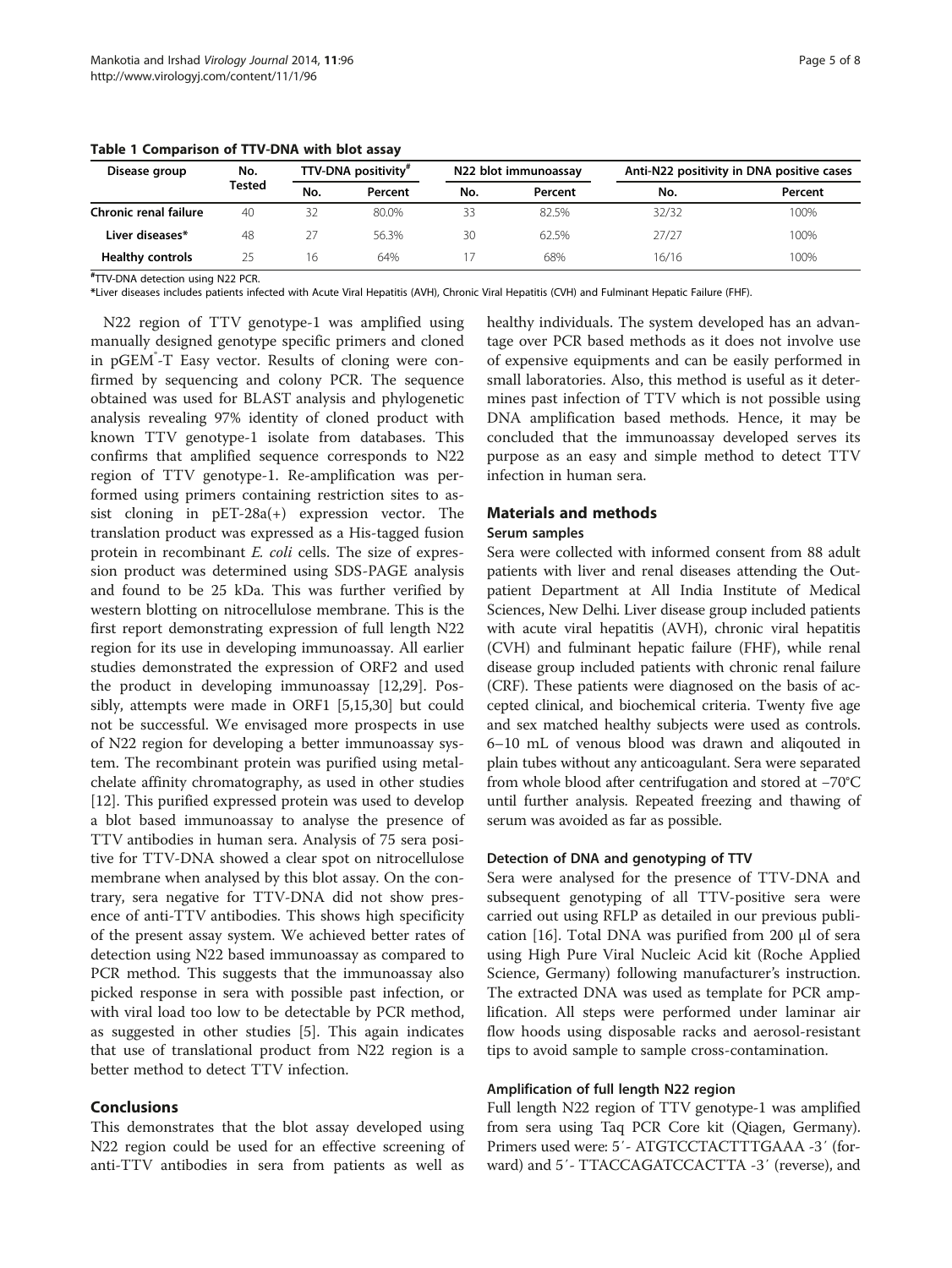were designed using JustBio [\(http://www.justbio.com\)](http://www.justbio.com) and Primer3 software [\(http://primer3.ut.ee/](http://primer3.ut.ee/)). The PCR reactions (25 μL) contained 1X Q-buffer, 1X PCR buffer, 10 mM of each dNTP, 25 pMole of each primer, 2 mM  $MgCl<sub>2</sub>$  and 0.75U of Taq Polymerase. The PCR cycles consisted of : 94°C for 5 min; 35 cycles of 94°C for 30 sec, 42°C for 45 sec, 72°C for 45 sec; followed by final extension at 72°C for 5 min. Second round comprising 25 cycles was performed under the same conditions using 5 μL of the first round product. The amplified DNA was electrophoresed on 1.2% agarose gel stained with ethidium bromide (EtBr) and identified as  $\sim$  500 bp amplicon after exposure to UV light.

# TA cloning and sequence analysis

The  $\sim$  500 bp amplicon corresponding to N22 region was excised and extracted with the QIAquick Gel Extraction kit (Qiagen, Germany). The purified PCR product was cloned using commercial vector kit (Promega Corporation, WI, USA). Reaction mixture contained 50 ng pGEM®-T Easy vector, purified amplicon, 1X ligation buffer and 3 Weiss units of T4 DNA Ligase and resulting plasmids were transformed into Escherichia coli DH5α cells (Invitrogen, USA) by heat shock method. The transformed cells were grown on LB-agar plates containing 100 μg/mL ampicillin (Sigma-Aldrich, USA). Insertion was confirmed by colony PCR and sequencing using T7 and target specific primers, as described in our previous studies [[29,31](#page-7-0)]. Database searches were performed using NCBI BLAST (<http://www.ncbi.nlm.nih.gov/BLAST>). Phylogenetic analysis was performed using neighbour joining algorithm of PHYLIP program package ([http://evolution.gs.wash](http://evolution.gs.washington.edu/phylip.html)[ington.edu/phylip.html](http://evolution.gs.washington.edu/phylip.html)). Data set was bootstrap resampled 1000 times to ascertain support for major branches of the tree.

# Cloning in expression vector

To facilitate cloning into expression vector, the N22 region cloned in pGEM<sup>\*</sup>-T vector was re-amplified using sense 5′-TACTACGGATCCATGTCCTACTTTGAA-3′ and anti-sense primer 5′- AACTATGAGCTCTTACCA-GATCCACTTA-3′ containing BamHI and SacI restriction sites (shown in italics) at the 5′ and 3′ ends respectively. The amplification conditions were same as used earlier, except for annealing step that was performed at 55°C for 45 sec. The PCR product was digested sequentially using restriction enzymes BamHI and SacI (NEB, USA) and ligated into pET-28a(+) expression vector (Novagen, Germany). The recombinant vector was transformed in E. coli DH5α cells and screened using LB-agar media plates containing 50 μg/mL kanamycin (Sigma-Aldrich, USA). Positive clones were confirmed by colony PCR and bi-directional sequencing. Plasmid from selected recombinant clones was extracted using Qiagen Plasmid Mini kit (Qiagen, Germany).

# Expression of TTV protein

N22 region was subsequently expressed as a fusion protein containing hexa-histidine tag (His6-G1N22-pET-28a) in Escherichia coli BL21 cells (Invitrogen, USA) using LB growth medium. Isopropyl-ß-D-thiogalactoside (IPTG) at 0.5– 2.0 mM concentrations was used for 2, 4, 6, 8 and 20 hour inductions, both at 25°C and 37°C. Parallel cultures, without addition of IPTG, were used as controls. Cells from induced and control setups were harvested by centrifugation at 10,000 g for 5 min at 4°C. Whole-cell lysates were studied by 12% SDS-PAGE [[32](#page-7-0)] and protein bands were visualized with Coomassie stain (SRL, India).

# Expression in ZYP-5052 auto-induction medium

Attempts were made to conduct expression in autoinduction medium also. Principle of this medium is based on presence of carbon sources in the medium that are metabolized differentially to promote high density cell growth and automatically induce protein expression from lac promoters. The medium contains both glucose and lactose as the carbon source. Lactose, often present in undefined components of complex media such as Tryptone, has been shown to cause unintended, sporadic induction of expression in LB media. This can lead to basal expression of target protein, even without addition of IPTG [\[17\]](#page-7-0).

Use of auto-induction medium was envisaged for a better growth/yield of expression product. For this, freshly screened colonies were grown to saturation in a non-inducing defined medium (PG) at 37°C and this saturated culture was used to inoculate ZYP-5052, a complex auto-inducing growth media containing 100 mM phosphates and 150 μg/ml kanamycin and incubated at 25°C with shaking at 200 rpm. Aliquots were drawn at regular intervals and culture was grown to saturation. To check the time course production of recombinant protein, cells corresponding to 1 OD cell density were harvested, re-suspended in 4X SDS-PAGE sample buffer and analysed on SDS-PAGE. Cells grown to saturation in PG growth medium were used as control. Final culture was harvested by centrifugation at 10,000 g for 5 min at 4°C. The pellet was retained and stored at −80°C till further analysis.

# Immunoblotting

Proteins from SDS-PAGE were transferred electrophoretically to nitrocellulose membrane (Genetix, India) using mini-transblot (Biorad, USA) at 30 V overnight at 4°C [\[33](#page-7-0)] and the membrane was blocked with 3% BSA (Amresco, USA) in PBS (137 mM NaCl, 2.7 mM KCl, 10 mM  $\text{Na}_2\text{HPO}_4$ , 2 mM  $\text{KH}_2\text{PO}_4$ , pH 7.4). For immunodetection of the His fusion proteins, the primary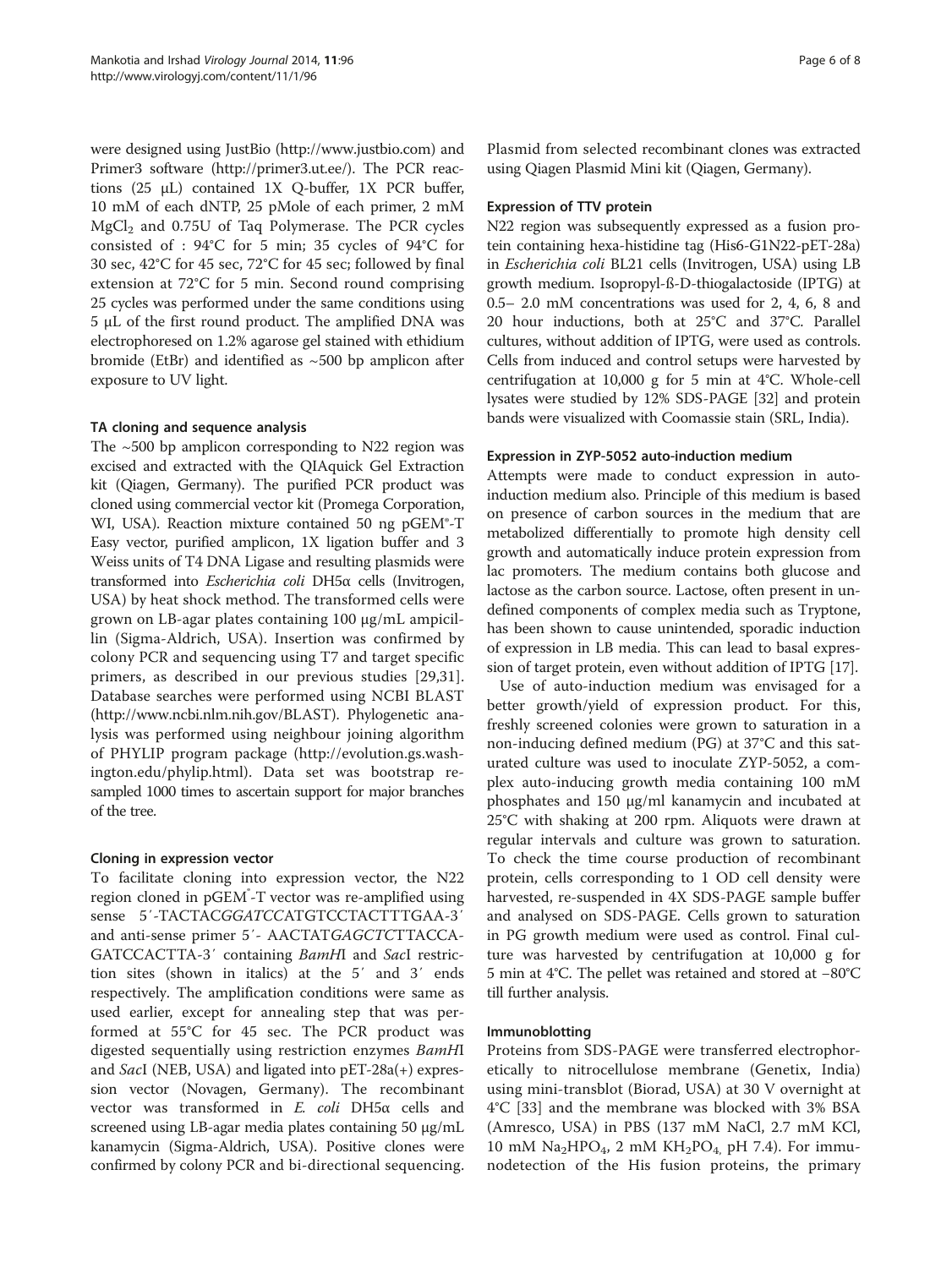<span id="page-6-0"></span>antibody used was His probe (H-3) mouse monoclonal IgG (1 : 500; Santa Cruz Biotechnology, USA) and the secondary antibody was HRP-conjugated anti-mouse IgG antibody (1 : 2000; Santa Cruz Biotechnology, USA). Bound antibodies were detected using di-aminobenzidine (DAB) (Amresco, USA) as substrate.

# Purification of expressed N22 protein

After confirmation on western blot, protein was expressed on large scale. 500 mL culture of recombinant E. coli BL21 was grown in ZYP-5052 medium till saturation. The culture was harvested 45 hours postinduction by centrifugation at 10,000 g for 5 min at 4°C and pellet was re-suspended in ice-cold lysis buffer (50 mM  $\text{NaH}_2\text{PO}_4$ , 300 mM NaCl, 10 mM Imidazole, pH 8.0). Sonication was used to lyse the cells (six 10 sec bursts/ 10 sec cooling cycles at 200 W in a Branson Sonicator, USA). Cleared lysate obtained after centrifugation (10,000 g for 20 min at  $4^{\circ}$ C) was separated from cellular debris (pellet). Both, cleared lysate (soluble protein fraction) and pellet (insoluble protein fraction), were analysed on SDS-PAGE to determine whether recombinant protein is expressed in soluble form or as aggregate in inclusion bodies. To solubilize recombinant protein present in inclusion bodies, 8 M Urea in 100 mM  $NaH<sub>2</sub>PO<sub>4</sub>$ , 10 mM Tris-Cl, pH 8.0 was used. Purification was performed using Ni-NTA agarose columns (Qiagen, Germany) under denaturing conditions using manufacturer's instructions. The lysate obtained after treatment with 8 M urea was incubated with Ni-NTA agarose for 30 min on a rotary shaker at room temperature and loaded into an empty column. Flow-through obtained was collected and the column was washed twice with 2 bed volumes of wash buffer (100 mM  $\text{NaH}_2\text{PO}_4$ , 10 mM Tris-Cl, 8 M Urea, pH 6.3) to remove non-specific proteins. The bound His-tagged recombinant protein was eluted in two steps from column using elution buffer (100 mM  $\text{NaH}_2\text{PO}_4$ , 10 mM Tris-Cl, 8 M Urea, pH 4.5). Protein concentration in all fractions obtained were determined using Bradford's reagent [\[34\]](#page-7-0) and subsequently analysed on 12% SDS PAGE.

## Development of blot assay

The purified protein was dialyzed to remove urea and subsequently coated on nitrocellulose membrane (50 mm  $\times$ 5 mm). The control strip was coated with PBS only. After drying, the strips were blocked with 3% BSA in PBS followed by incubation overnight at 4°C. Human sera serially diluted in PBS (1: 500, 1: 1000, 1: 2000, 1: 3000 and 1: 5000) were used as primary antibody for detection of anti-TTV antibodies. A serum without TTV-DNA (1: 500 dilution) was used in negative control. Diluted sera were added to the NC strips and incubated at room temperature for 2 hours with constant shaking. Secondary antibody (goat anti-human IgG-HRP conjugated antibody; Santa Cruz Biotechnology, USA) was added in 1: 4000 dilution in PBS and incubated for 2 hours at room temperature. The strip treated with anti-His (His probe H-3) primary antibody was used as positive control. The blot was developed using HRP-conjugated anti-mouse IgG antibody as detailed earlier. Finally, the substrate (DAB) was used for detection of antigen-antibody complex in all strips. The development of colour in the coated region of strips confirms the binding of anti-TTV antibodies to expressed N22 translational product.

# Detection of anti-TTV antibodies in human sera

Panel of sera from liver and renal disease patients as well as healthy individuals were analysed using this blot assay. All sera from patients were used at a dilution of 1: 1000 simultaneously using control sera at a dilution 1: 500. The presence of dot blot on nitrocellulose membrane was used as an indication of anti-TTV antibodies in serum. The results of anti-TTV immunoassay were compared with presence of TTV-DNA in same panel of sera.

### Ethics statement

The study was approved by the Ethics Committee of All India Institute of Medical Sciences, New Delhi.

# Additional file

[Additional file 1: Figure S1.](http://www.biomedcentral.com/content/supplementary/1743-422X-11-96-S1.docx) Colony PCR using genotype specific primers containing restriction sites. Successful transformation and cloning into pET-28a(+) vector demonstrated by presence of ~500 bp band in 1.2% agarose gel corresponding to N22. Lane 1: No template control; Lane 2: 50 bp DNA marker; Lane 3–6: Amplification of ~500 bp corresponding to N22 region amplified from colonies of E. coli following transformation.

#### Abbreviations

TTV: Torque teno virus; PCR: Polymerase chain reaction; ORF: Open reading frame; RFLP: Restriction fragment length polymorphism; UV: Ultra-violet; LB: Lysogeny broth; OD: Optical density; DAB: di-aminobenzidine; PBS: Phosphate buffered saline; NC: Nitrocellulose; CRF: Chronic renal failure.

#### Competing interests

The authors declare that they have no competing interests.

#### Authors' contributions

DSM performed the experiments, analysed the results and prepared the manuscript. MI conceived the study, participated in its design and edited the manuscript. Both authors read and approved the final manuscript.

#### Acknowledgements

The authors are thankful to Council of Scientific and Industrial Research (CSIR), New Delhi, India, for providing financial support to conduct this study.

#### Received: 4 March 2014 Accepted: 8 May 2014 Published: 20 May 2014

#### References

1. Okamoto H, Akahane Y, Ukita M, Fukuda M, Tsuda F, Miyakawa Y, Mayumi M: Fecal excretion of a nonenveloped DNA virus (TTV) associated with posttransfusion non-A-G hepatitis. J Med Virol 1998, 56:128–132.